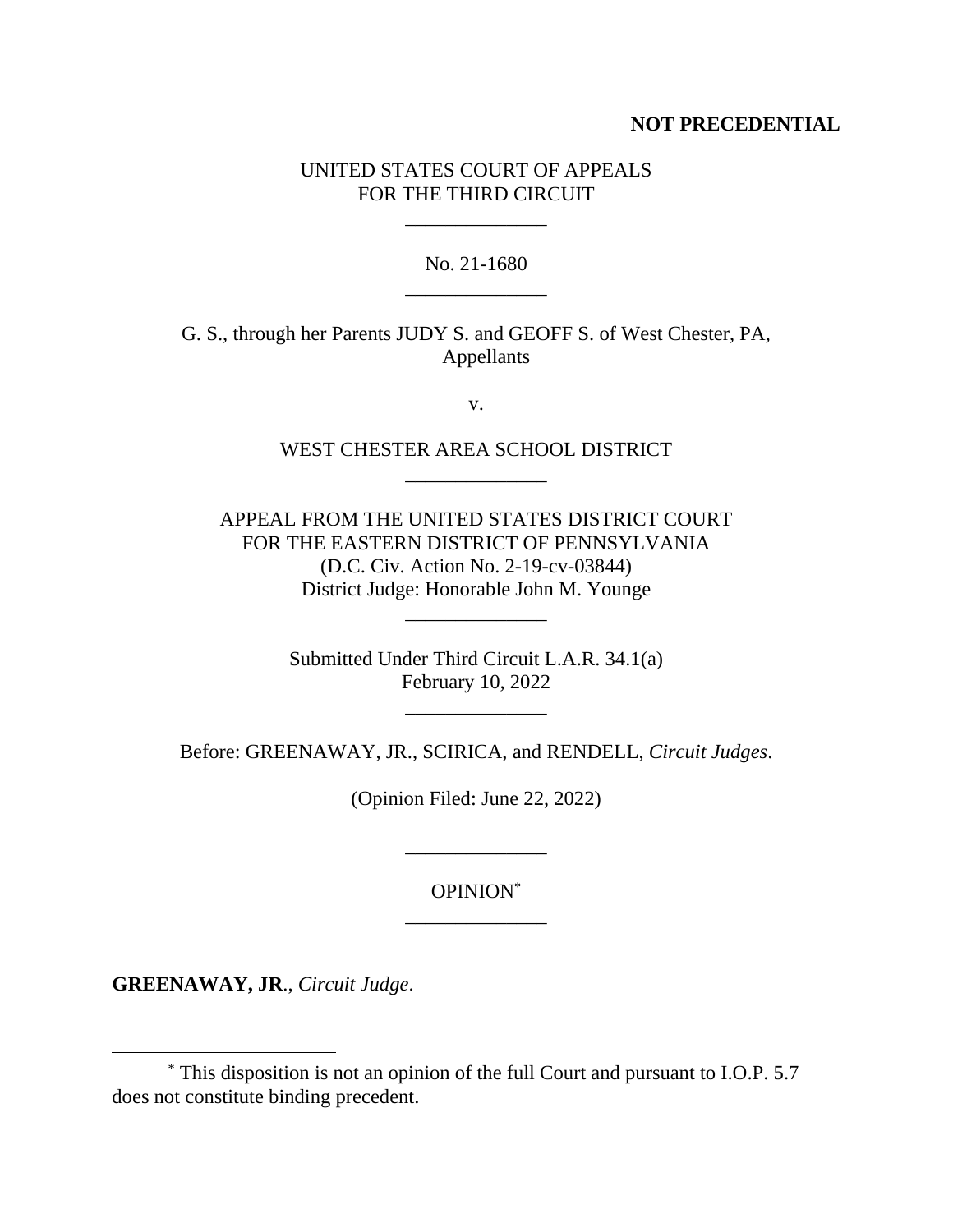Judy S. and Geoff S., the parents of G.S., seek review of the District Court's order affirming the decision of the hearing officer denying their request for special education services for G.S. Specifically, the parents had sought special education services pursuant the Individuals with Disabilities Education Act, 20 U.S.C. §§ 1400-82 ("IDEA")<sup>1</sup> and Section 504 of the Rehabilitation Act of 1973, 29 U.S.C. § 794 ("Section 504").<sup>2</sup> For the reasons set forth below, we will affirm.

### **A. Background**

G.S., a girl born in 2007, attended kindergarten at a parochial school during the 2012-13 school year. The parents and staff of that school concluded that G.S. should repeat kindergarten at a second parochial school, where she also attended first grade.<sup>3</sup>

At the suggestion of the faculty at the second parochial school, the parents enrolled G.S. in public school for second grade. The parochial school's suggestion was based on the belief that G.S. "would benefit from the additional reading help that would be available at and could be provided by the school district." App. 6. Beginning

<sup>&</sup>lt;sup>1</sup> The IDEA requires that all states receiving federal funding provide a "free" appropriate public education" ("FAPE") to all disabled children. 20 U.S.C. § 1412(a)(1).

<sup>&</sup>lt;sup>2</sup> Under Section 504, schools must "provide a [FAPE] to each qualified handicapped person who is in the [school's] jurisdiction, regardless of the nature or severity of the person's handicap." 34 C.F.R. § 104.33(a).

<sup>&</sup>lt;sup>3</sup> While G.S. was in first grade at the parochial school, her parents requested that the School District evaluate her. That request was denied because G.S. "was meeting grade level academic standards." App. 68.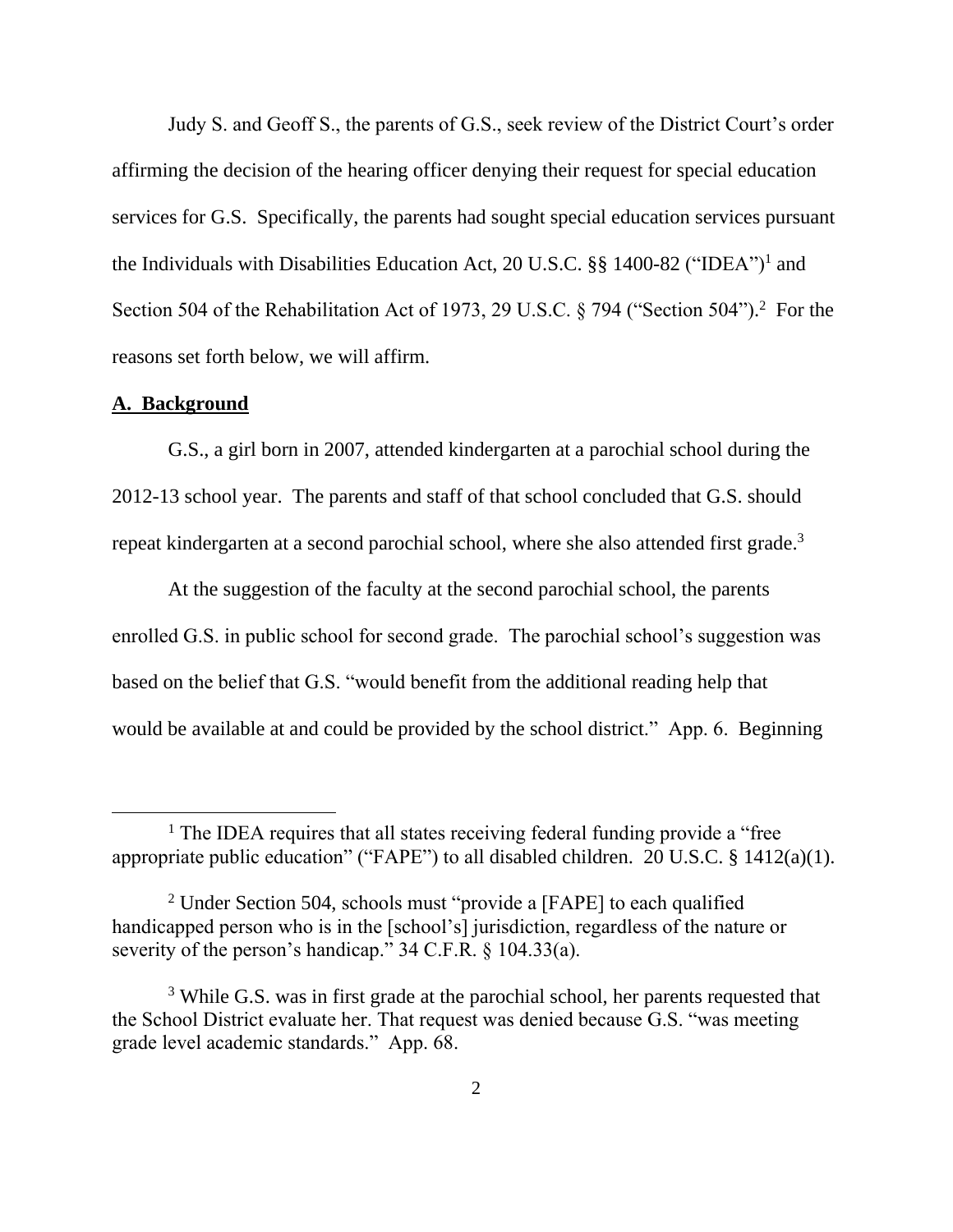in the fall of 2015, G.S. was enrolled in East Goshen Elementary School in the West Chester School District. At the beginning of the school year, G.S.'s reading ability was tested. Based on the results of that testing, G.S. received reading support from the reading support teacher four days a week for 30 minutes per session. G.S. continued to receive reading support in the third grade.

On September 4, 2017, prior to G.S. commencing the fourth grade, her parents requested the School District to conduct a full neurological assessment of G.S. The School District granted the request, conducted a comprehensive evaluation including a full neurological assessment, and then issued a written Evaluation Report ("ER") on November 14, 2017. The comprehensive evaluation included classroom observation of G.S., extensive standardized testing, 4 "[G.S.]'s progress monitoring data, as well as [G.S.]'s grades, information provided from [G.S.]'s teachers and other school records." App. at 7-8. The ER concluded that, while G.S. had strengths and weaknesses, she "was performing at an average level overall." App. 8.

Dissatisfied with this result, the parents hired Kara Schmidt, Ph.D., to conduct an independent educational evaluation ("IEE"). Like the School District, Dr. Schmidt administered several standardized tests. Dr. Schmidt's test results were consistent with the School District's test results. However, Dr. Schmidt's interpretation of the results

<sup>&</sup>lt;sup>4</sup> The ER "used grade level norms rather than age norms on the standardized testing because [G.S.] had been retained in kindergarten and age-normed testing would be inappropriate." App. 8.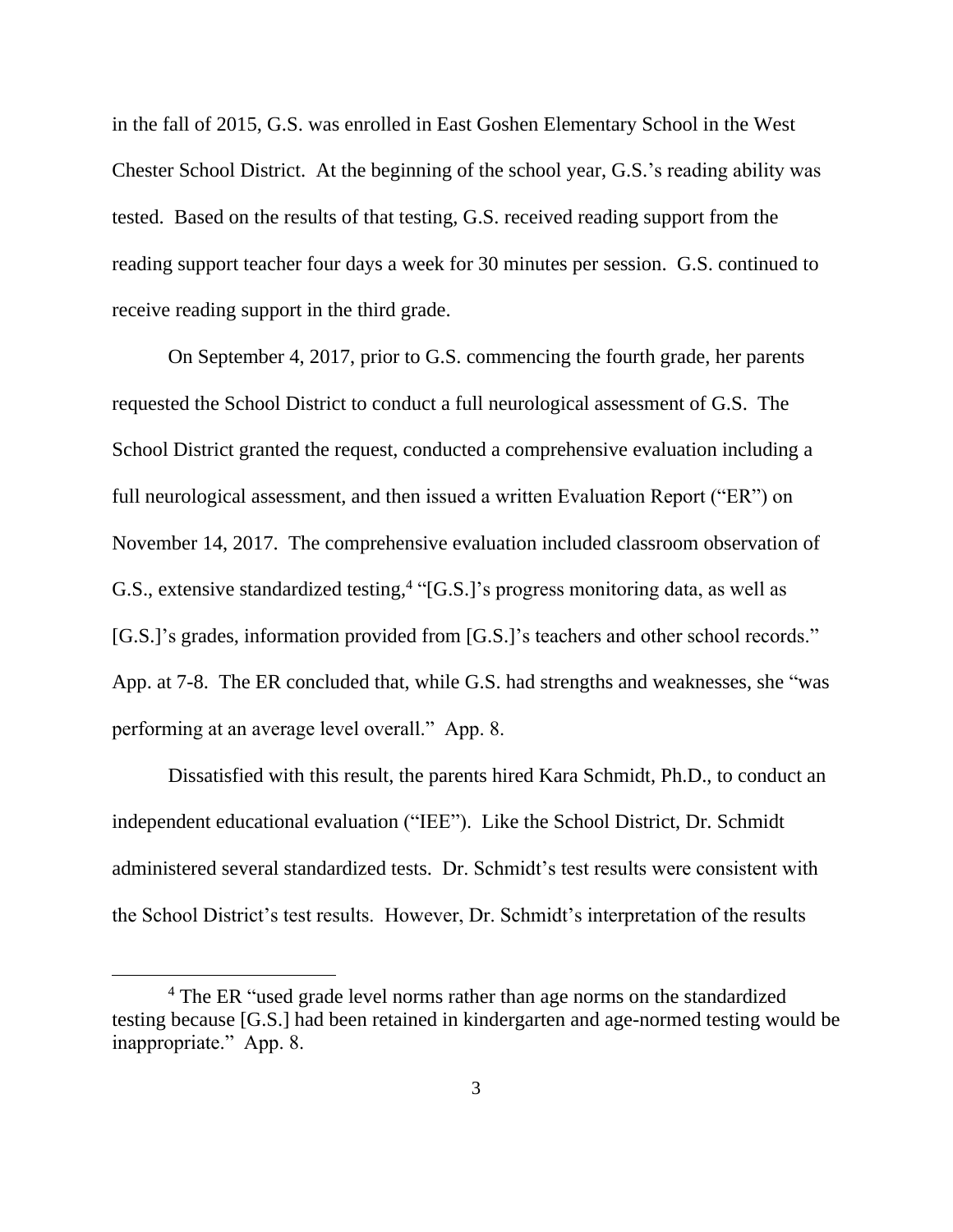differed from the School District's interpretation. Dr. Schmidt concluded that, while G.S. "has average intellectual skills," she also "has weaknesses in certain areas" which could make her eligible for special education services based on a specific learning disability  $("SLD")$ .<sup>5</sup> App. 11. Dr. Schmidt also concluded that G.S. had generalized anxiety disorder ("GAD").

In response to the IEE, the School District performed a Section 504 eligibility determination, specific to the generalized anxiety disorder identified by Dr. Schmidt. On November 15, 2018, the School District "issued a prior written notice stating that [G.S.] did not need accommodations under a 504 plan." App. 12.

The parents filed an administrative due process complaint. The Hearing Officer held a two-day due process hearing on November 2, 2018 and March 20, 2019.<sup>6</sup> The Hearing Officer "concluded that the parents have not demonstrated that the student is eligible for special education under IDEA or 504" and "that the parents have not demonstrated that the school district violated its child find duty." App. 25.<sup>7</sup>

<sup>5</sup> Specifically, Dr. Schmidt described G.S.'s SLD as "a pattern of language-based learning differences in reading and spelling/written expression." App. 108.

<sup>&</sup>lt;sup>6</sup> "A parent who believes that a school has failed to provide a FAPE may request a hearing, commonly known as a due process hearing, to seek relief from the school district for its failure to provide a FAPE." *Mary T. v. Sch. Dist. of Phila.*, 575 F.3d 235, 240 (3d Cir. 2009) (citing 34 C.F.R. § 300.507); *see also* 20 U.S.C. § 1415(f).

<sup>7</sup> The Hearing Officer also concluded that the School District did not need to reimburse G.S.'s parents for the cost of the IEE. The parents have not challenged that conclusion on appeal.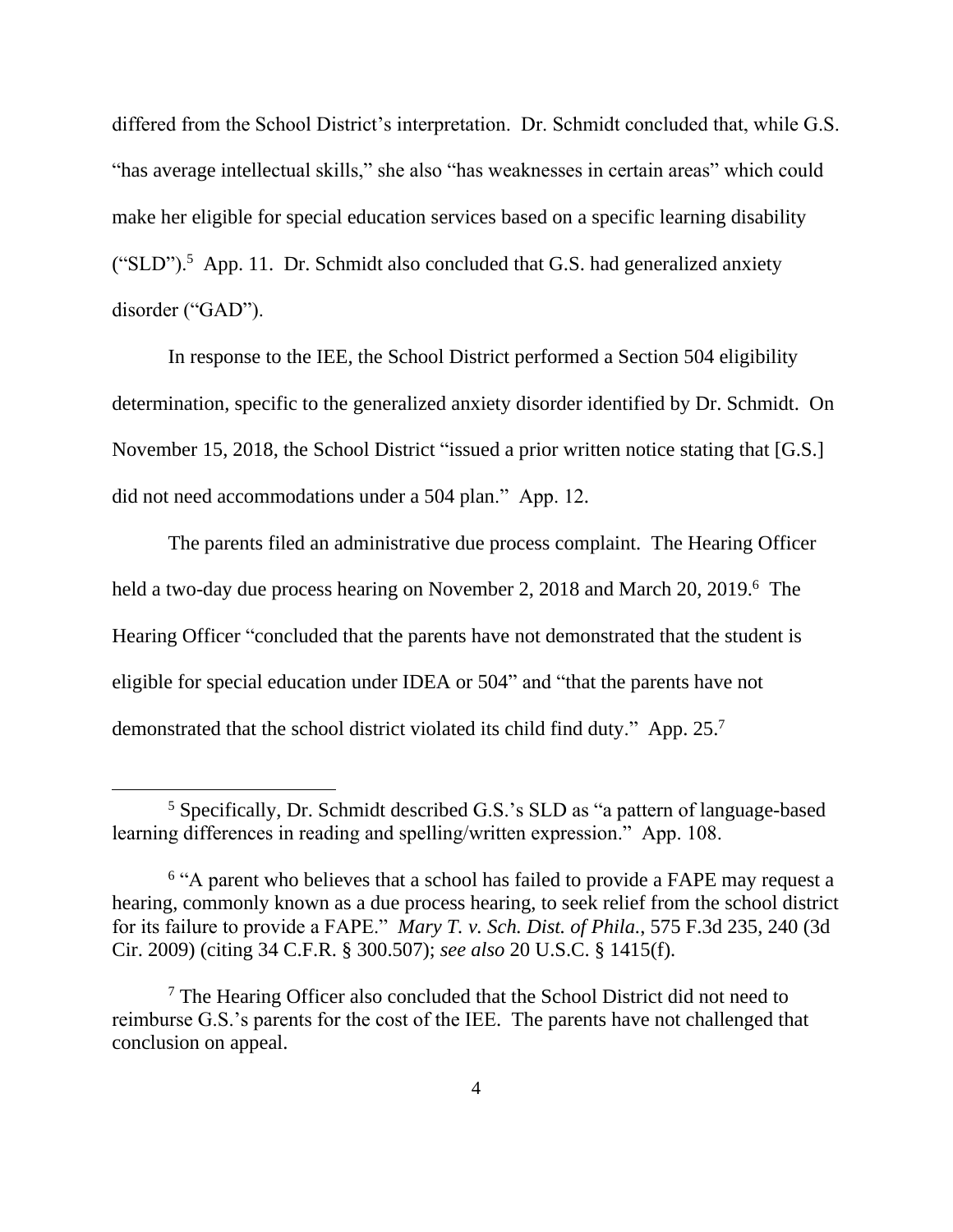Raising a congeries of issues, the parents sought review of this decision in the District Court. The District Court granted the School District's motion for judgment on the administrative record. 8 The parents timely appealed.

While presenting only one question in their brief – whether the Hearing Officer and District Court erred by finding Dr. Schmidt's testimony and report to be "'medical' and thus less credible than the 'educational' testimony and report of a District school psychologist" – the parents discuss two other arguments in their brief. Appellants' Br. at 2. The parents also argue that the School District violated its "child find" duty<sup>9</sup> and that the ER was flawed because it was "incomplete" and "relied heavily and inappropriately upon report cards and mere advancement from grade to grade."<sup>10</sup> Appellants' Br. at 39.

<sup>8</sup> While the statute does not explicitly use the phrase "judgment on the administrative record," the statute does direct the court to "receive the records of the administrative proceeding . . . and . . . basing its decision on the preponderance of the evidence, . . . grant such relief as the court determines is appropriate." 20 U.S.C. § 1415(i)(2)(C). Relying on that subsection, it appears the phrase has become a term of art in some IDEA cases. *See, e.g.*, *Ridley Sch. Dist. v. M.R.*, 680 F.3d 260, 267 (3d Cir. 2012) (noting that "Ridley filed a motion for judgment on the administrative record"); *P.P. v. West Chester Area Sch. Dist.*, 585 F. 3d 727, 734 (3d Cir. 2009) (referencing the "Motion for Disposition on the Administrative Record and for Summary Judgment" filed in the District Court).

<sup>&</sup>lt;sup>9</sup> Under the IDEA's child find requirement, school districts are required to identify and evaluate all students who are reasonably suspected of having a disability. *P.P.*, 585 F. 3d at 738.

<sup>&</sup>lt;sup>10</sup> While the parents' brief also mentions other ways in which the District Court erred, no argument regarding those errors is provided. In the absence of argument, we will consider those issues waived. *Laborers' Internat'l Union of N. Am., AFL-CIO v. Foster Wheeler Energy Corp.*, 26 F.3d 375, 398 (3d Cir. 1994) ("An issue is waived unless a party raises it in its opening brief, and for those purposes 'a passing reference to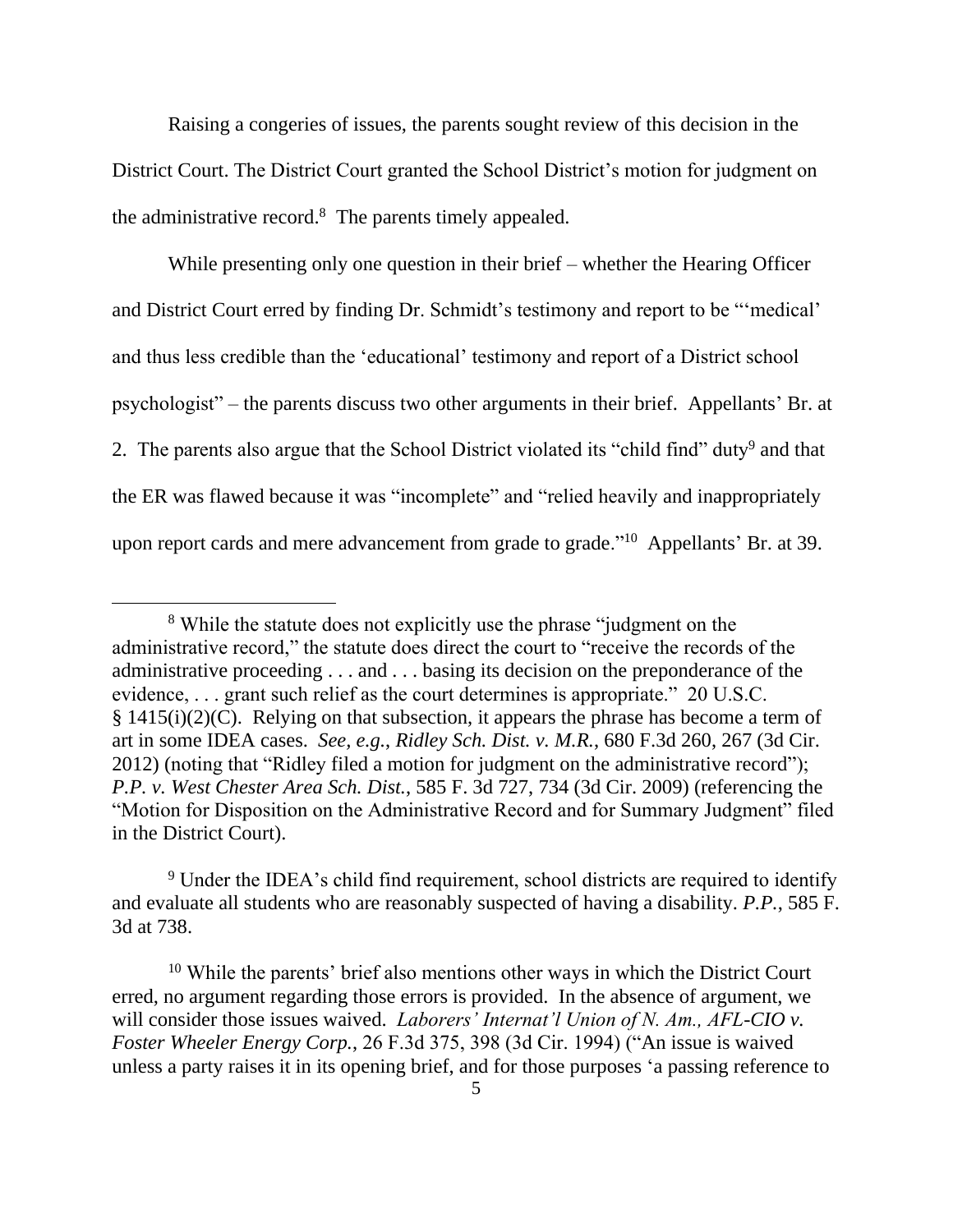### **B. Analysis<sup>11</sup>**

In IDEA cases, district courts apply a "modified *de novo*" standard of review.

*Ridley Sch. Dist. v. M.R.*, 680 F.3d 260, 268 (3d Cir. 2012). Under this standard of

review, a district court must give "due weight" to the findings of the state hearing officer.

*Id.* (citing *Bd. of Educ. v. Rowley*, 458 U.S. 176, 206 (1982)). "Due weight" means that

"factual findings from the administrative proceedings are to be considered prima facie correct," and "if a reviewing court fails to adhere to them, it is obliged to explain why." In addition, if a state administrative agency has heard live testimony and has found the testimony of one witness to be more worthy of belief than the contradictory testimony of another witness, that determination is due special weight. Specifically, this means that a District Court must accept the state agency's credibility determinations "unless the non-testimonial, extrinsic evidence in the record would justify a contrary conclusion." In this context the word "justify" demands essentially the same standard of review given to a trial court's findings of fact by a federal appellate court.

*Shore Reg'l High Sch. Bd. of Educ. v. P.S. ex rel. P.S.*, 381 F.3d 194, 199 (3d Cir.

2004) (citations omitted).

"We, in turn, review the District Court's factual findings for clear error," and "exercise plenary review over the legal standards applied by the District Court and over its legal conclusions." *Mary T. v. Sch. Dist. of Phila.*, 575 F.3d 235, 242 (3d Cir. 2009).

an issue . . . will not suffice to bring that issue before this court.'" (quoting *Simmons v. City of Phila.*, 947 F.2d 1042, 1066 (3d Cir. 1991))).

<sup>&</sup>lt;sup>11</sup> The District Court had jurisdiction pursuant to 20 U.S.C. § 1415(i)(2). We have jurisdiction pursuant to 28 U.S.C. § 1291.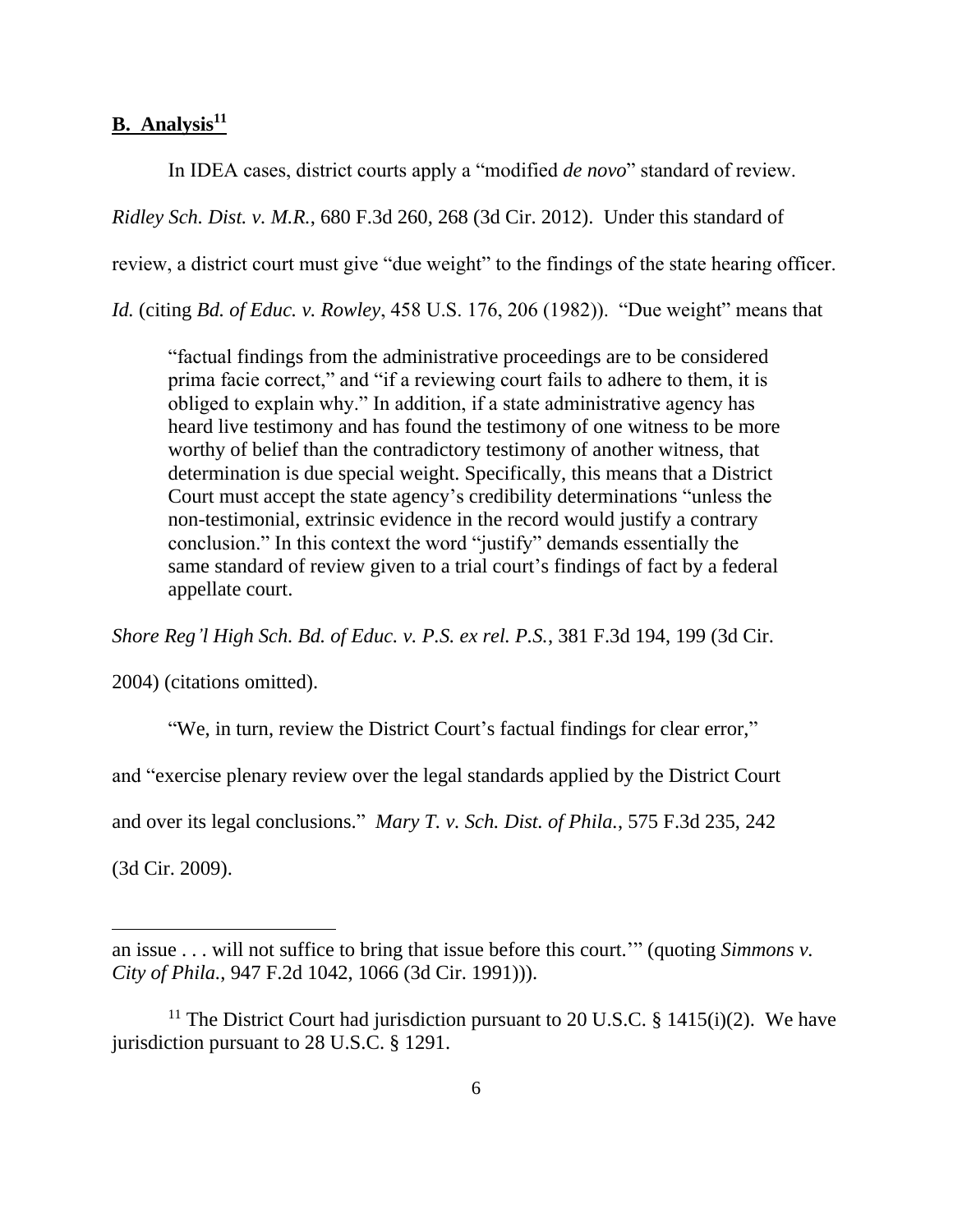### **1. Credibility determination**

Before us, the parents primarily challenge the Hearing Officer's credibility determination, which the District Court accepted. The parents focus on two sentences in the Hearing Officer's decision: "The parents' evaluator looked at the student through a medical lens. The school district evaluator looked at the student through an educational lens." App. 12. According to the parents, the only reason the Hearing Officer discredited Dr. Schmidt's report and testimony was his characterization of her evaluation as "medical." That assertion ignores the detailed explanation the Hearing Officer provided for his credibility determination.

The Hearing Officer explained that he credited the school psychologist, Peggy Katsouros, and the other School District witnesses over Dr. Schmidt's testimony because of their demeanor, as well as several other factors. Those factors included:

- Dr. Schmidt's failure to consider G.S.'s grades and the results of her progress monitoring at school;
- Dr. Schmidt's inclusion of "very little information . . . concerning [G.S.'s] school performance," making her report "not comprehensive and thorough," App. 18;
- Dr. Schmidt "disregarded the parent rating scales concerning student anxiety," in concluding that G.S. had an anxiety disorder, App. 18;
- Dr. Schmidt "focused specifically on [G.S.'s] weaknesses," while Ms. Katsouros "more appropriately focused upon the whole child," App. 18;
- Dr. Schmidt used "age-normed rather than grade-normed" assessments, which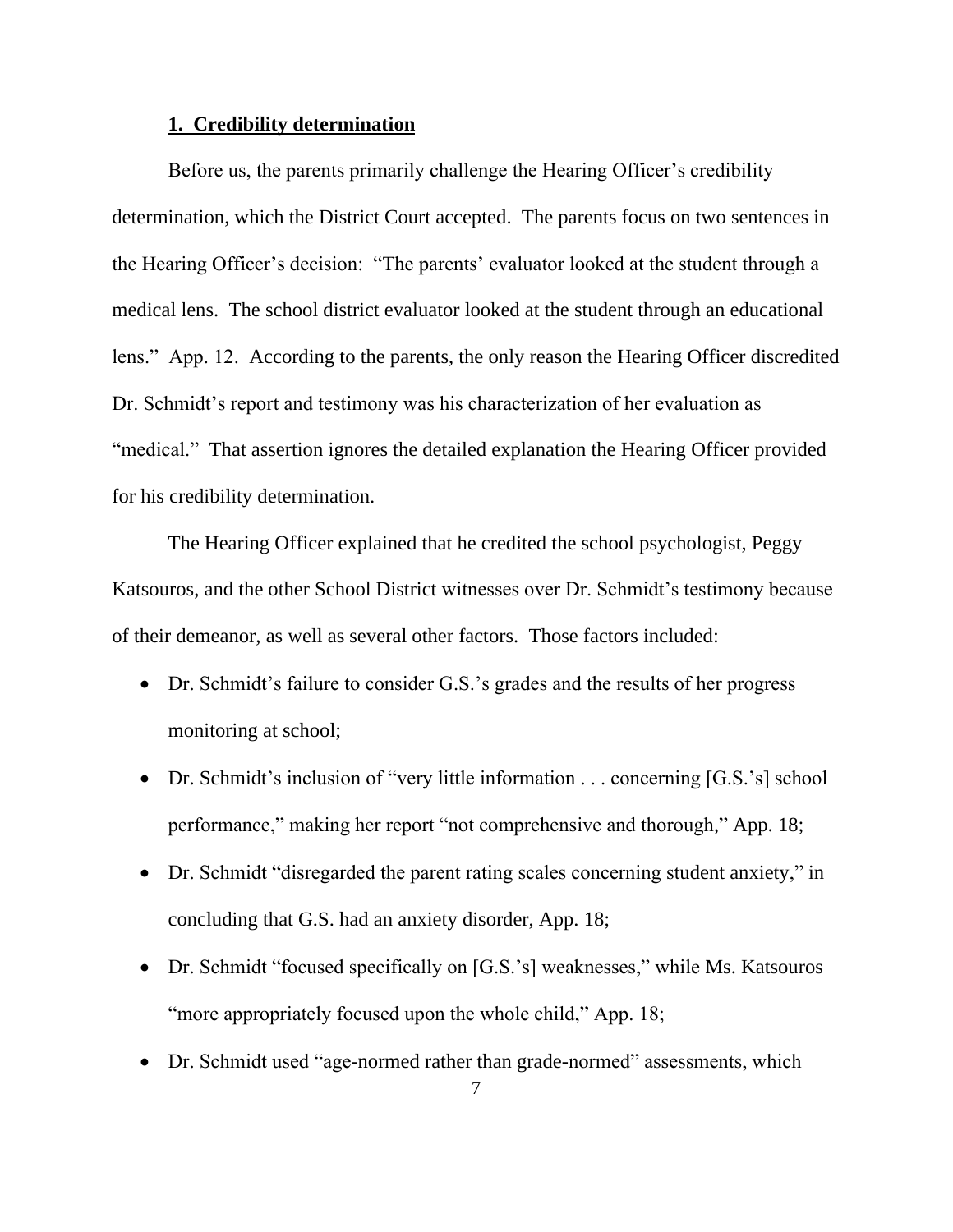"was not appropriate because [G.S.] repeated kindergarten and was a full year behind most students who were her age." App. 19.

The District Court "accept[ed] the Hearing Officer's credibility determinations and [found] that no evidence in the administrative record justifie[d] a contrary determination." App. 38. The parents identified no evidence that the Hearing Officer overlooked or that would otherwise undermine the credibility determination.<sup>12</sup> We therefore conclude that the District Court did not clearly err in accepting the Hearing Officer's credibility determination and factual findings.

### **2. Child find**

States must "identif[y], locate[], and evaluate[]" all children with disabilities who are in need of special education, and must develop "a practical method . . . to determine which children with disabilities are currently receiving needed special education and related services." 20 U.S.C.  $\S$  1412(a)(3). "This is referred to as the IDEA's child find requirement." *Ridley Sch. Dist.*, 680 F.3d at 271. "Child Find extends to children 'who are suspected of [having] . . . a disability . . . and in need of special education, even though they are advancing from grade to grade.'" *D.K. v. Abington Sch. Dist.*, 696 F.3d 233, 249 (3d Cir.2012) (quoting 34 C.F.R. § 300.111(c)(1)). "[H]owever, Child Find does not demand that schools conduct a formal evaluation of every struggling student."

 $12$  The only fact the parents point to is that Dr. Schmidt is not a medical doctor. Since the Hearing Officer never suggested that she was a medical doctor, we cannot conclude this is a fact that was somehow misinterpreted or overlooked.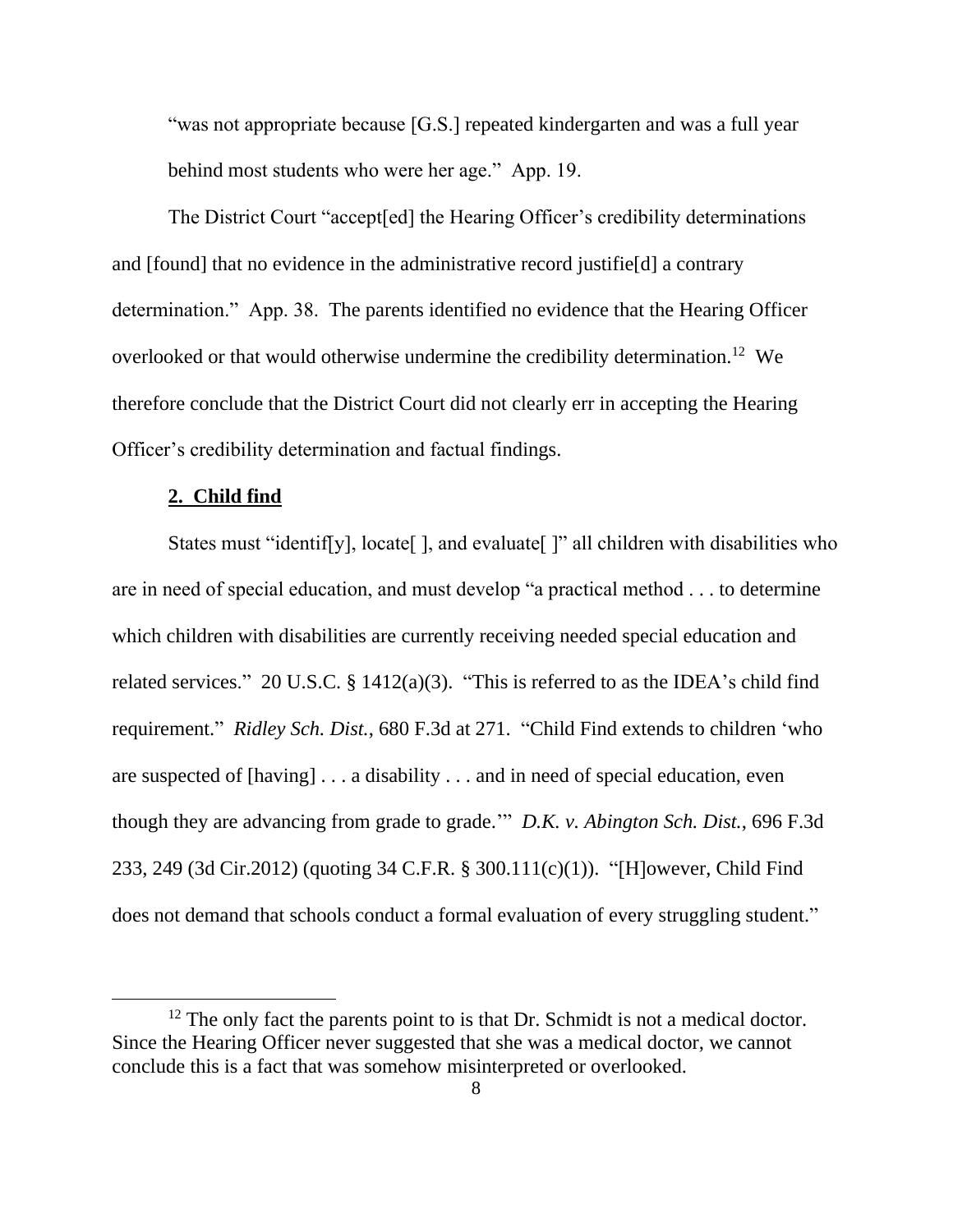Here, the School District tested G.S.'s reading ability at the beginning of her first school year at East Goshen Elementary School, provided reading support,<sup>13</sup> and monitored her progress throughout her time at the school. In addition, the School District promptly tested her upon her parents' request. All of her teachers testified that G.S. performed at grade level, giving none of them any reason to suspect she required special education services. We agree with the District Court's conclusion that G.S. "was not a student who was permitted to fall through the cracks." App. 51. The School District did not violate its child find duty.

### **3. ER was incomplete**

The parents' argument that the ER was flawed and incomplete because it focused on G.S.'s grades is not supported by the record. In conducting evaluations, school districts are required to "[u]se a variety of assessment tools and strategies to gather relevant functional, developmental, and academic information about the child, including information provided by the parent." 34 C.F.R. § 300.304(b). In addition, evaluations must include "[c]urrent classroom-based, local, or State assessments, and classroombased observations; and . . . [o]bservations by teachers and related services providers." 34 C.F.R. § 300.305(a).

Here, as required by the regulations, the ER included classroom observation, QRI

*Id.*

<sup>&</sup>lt;sup>13</sup> The reading support G.S. received "was not classified as special education." App. 49.